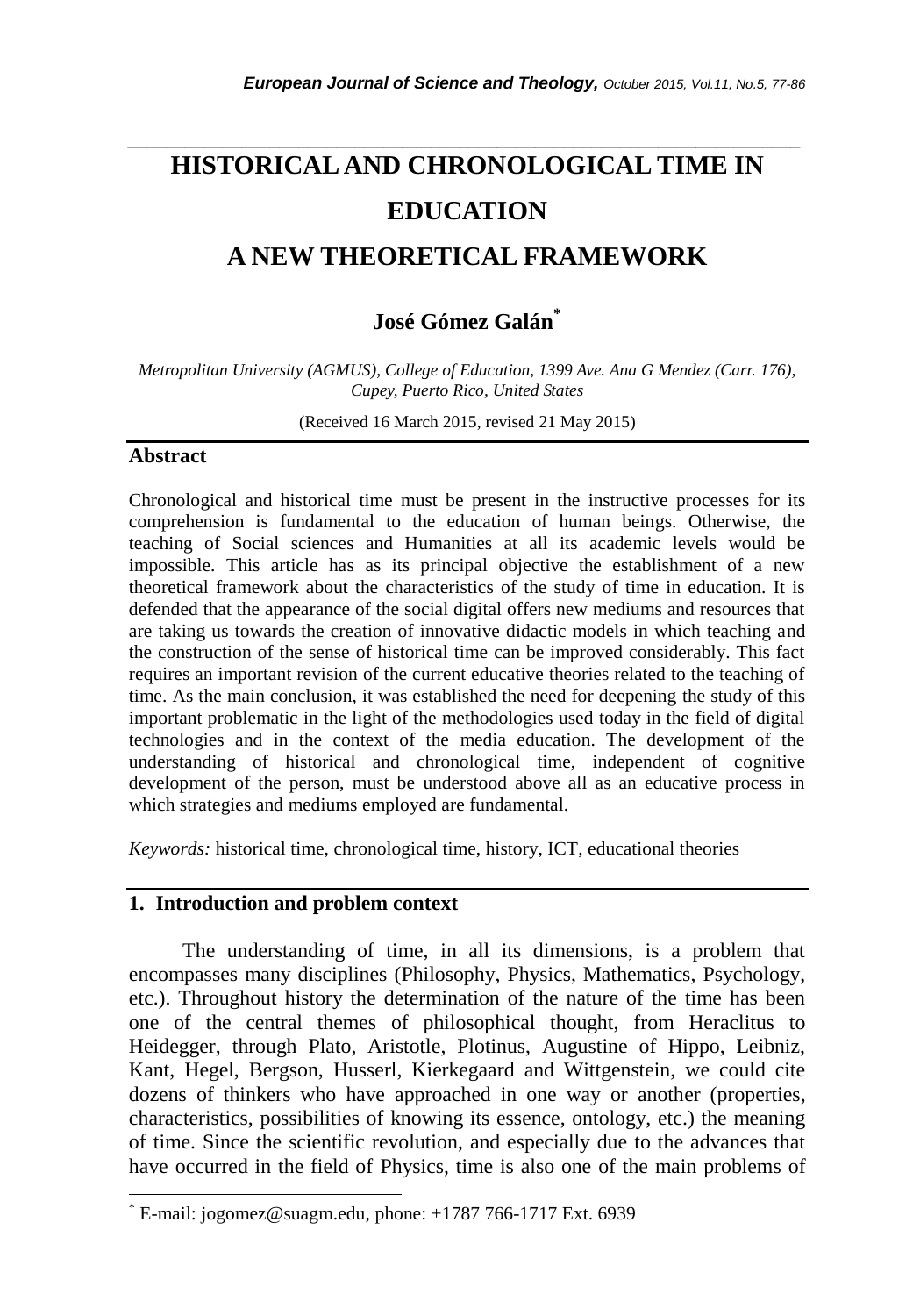the pure sciences. The revolution that originated with Einstein's vision of the Universe, the foundation of contemporary Cosmology, reveals to us that space and time are manifestations, apparently distinct, of one and the same physical dimension.

In this work we will focus on teaching about time in the field of the Social sciences and Humanities, and especially, History. Therefore, the object of our interest is what we are able to understand as *historical time*, in other words, the evolving of humans and society over time. Naturally we will not enter into the philosophical problem of historical time posed from a Hegelian perspective, i.e. the *Geschichtliche Zeit* subsequently developed by thinkers as, among many others, Kierkegaard, Jasper or Heidegger. It would be entering a discussion focused on the nature of time, irrespective of its importance as a fundamental element in history. As, in short, history is nothing more than time, the succession of economic, social, political, events etc., that have been experienced by humans over the centuries. As was recently shown by Strauss [1], there are many ways to tackle the sense of time, or our understanding of it, because our awareness exceeds the limits of physical time: we could even talk about emotional time, because depending on our activity an hour may seem like five minutes and vice versa. Time, therefore, is multidimensional in nature and cannot be studied from a single dimension.

Historical time, therefore, seems to us to be fundamental in the development of the Social sciences as a whole and so if students, from their first years of education, would be capable of placing historical events within a *temporary scale* it would contribute decisively to their understanding of history and social processes. Situating ourselves, of course, in what could be described as the *arrow of time*, if we want to use the cosmological terminology of Hawking [2], Penrose [3], Carroll [4], and Hawking & Penrose [5], or the chaos physics of Prigogine [6, 7] and Nicolis & Prigogine [8], which is based on the idea of time as a linear and irreversible process (on a human scale at least, in the macroscopic world). Naturally this concept of time is modern, and through the direct influence of contemporary Physics, since in human societies it was not always thus. On the contrary, ancient cultures believed, as was already demonstrated by Eliade [9, 10] in time as cyclical and reversible, precisely because of the direct observation of phenomena (the evolution of the day, seasons, the solstices, lunar phases, etc.), which were repeated with accuracy and precision. If this happened in natural phenomena it could also happen in history, in human life, etc., all this could be cyclical and be repeated eternally.

Parallel to this, we will also keep in mind what we can call *chronological time*, i.e. the concept of physical time that allows the measuring of time (counting seconds, minutes, hours, days, weeks, months, years, decades, etc.), based on the astronomical cycles, fundamentally on the rotation and movement of the Earth, and both solar and lunar visual motion, although we could also include in this temporal dimension, for example, the life cycle (birth, growth, maturation, aging), which together allows us to perceive the passage of time. Chronological time can be considered as a foundation for the understanding of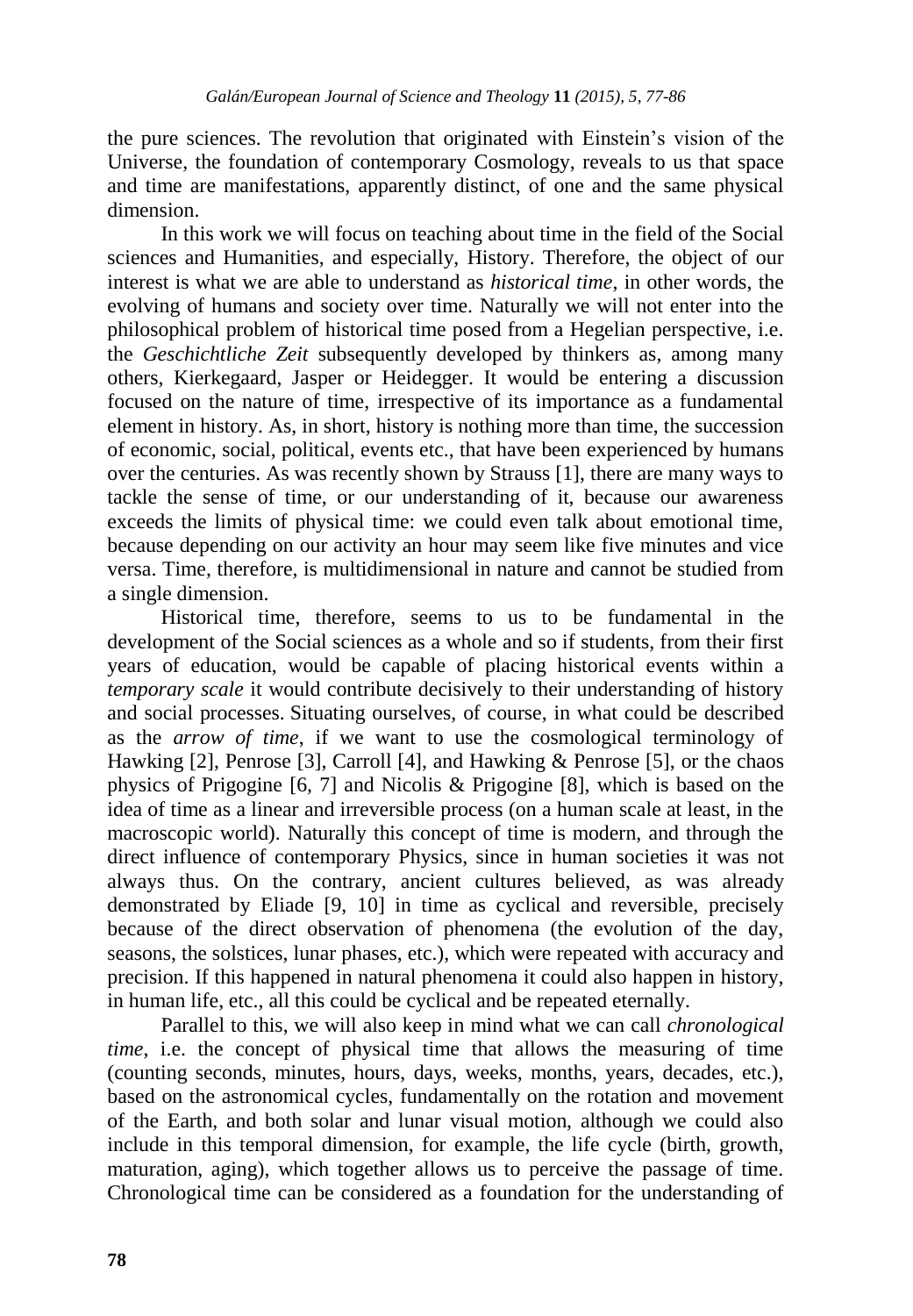historical time, which is more complex since it contemplates many other elements of a historical and social nature. From a didactic perspective, which interests us, we require a different but at the same time complementary work, therefore in this article we take into account both temporal dimensions for a correct work about teaching-learning processes.

The development of our study, obviously, lies basically in the field of the teaching of History, but we must not forget the need for a permanent dialogue between this discipline and all of the Social sciences and Humanities. Gillis [11] speaks of plural historical time, to establish, in fact, that many items or concepts are beyond the scope of the solely historical or historiographical. Of course, it is impossible to understand the economic, political, social processes, etc., without a temporal perspective. They are permanently in connection with historical processes or, said another way, are part of history.

#### **2. Educational development of historical and chronological time**

In this context, the development of the temporal notion in children is a line of research that particularly interests us because of the importance that it has in the process of a full formation of a person. Therein we focus first of all on the stage which comprises the second cycle of early childhood education and the first cycle of elementary education, i.e. children between three and eight years of age (depending on the educational system of each country). In this age range it is essential to take into account the notion of chronological time, i.e., the overall development of temporality in the children, but, as we are arguing, a parallel problem derived from the previous one seems more important to us: the possibility of initiating them into the understanding of the sense of historical time [12]. Reasons justifying this are not lacking. The stimuli and influx of information that a child receives in today's society requires a change of perspective. In the dizzying contemporaneity in which we live, dominated by the audio-visual culture, the power of the media and the Internet, all related to time, and especially historical time, has taken on a role that it has never had before. The temporary sequences children face today from the beginning of their lives requires the establishing of immediate strategies that allow them to be aware of them, and their, at the least, elemental assimilation. We are not referring, obviously, to temporality as traditionally considered (biological rhythms, routines, etc.) which the majority of studies have been centred, but to that derived from *reality* creating instruments that have a decisive influence, in today's world, on children, especially the audiovisual technologies that exploded at the end of the 20<sup>th</sup> century. Children face *new* temporal sequences, derived from the different languages of the image which this media employs. Our interest is focused on identifying them and knowing them in order to empower children against their great influence.

There is, therefore, a need for a comprehensive revision of the studies carried out so far in order to include the new characteristics of our society. On another different level, we want to keep in the foreground, television, film,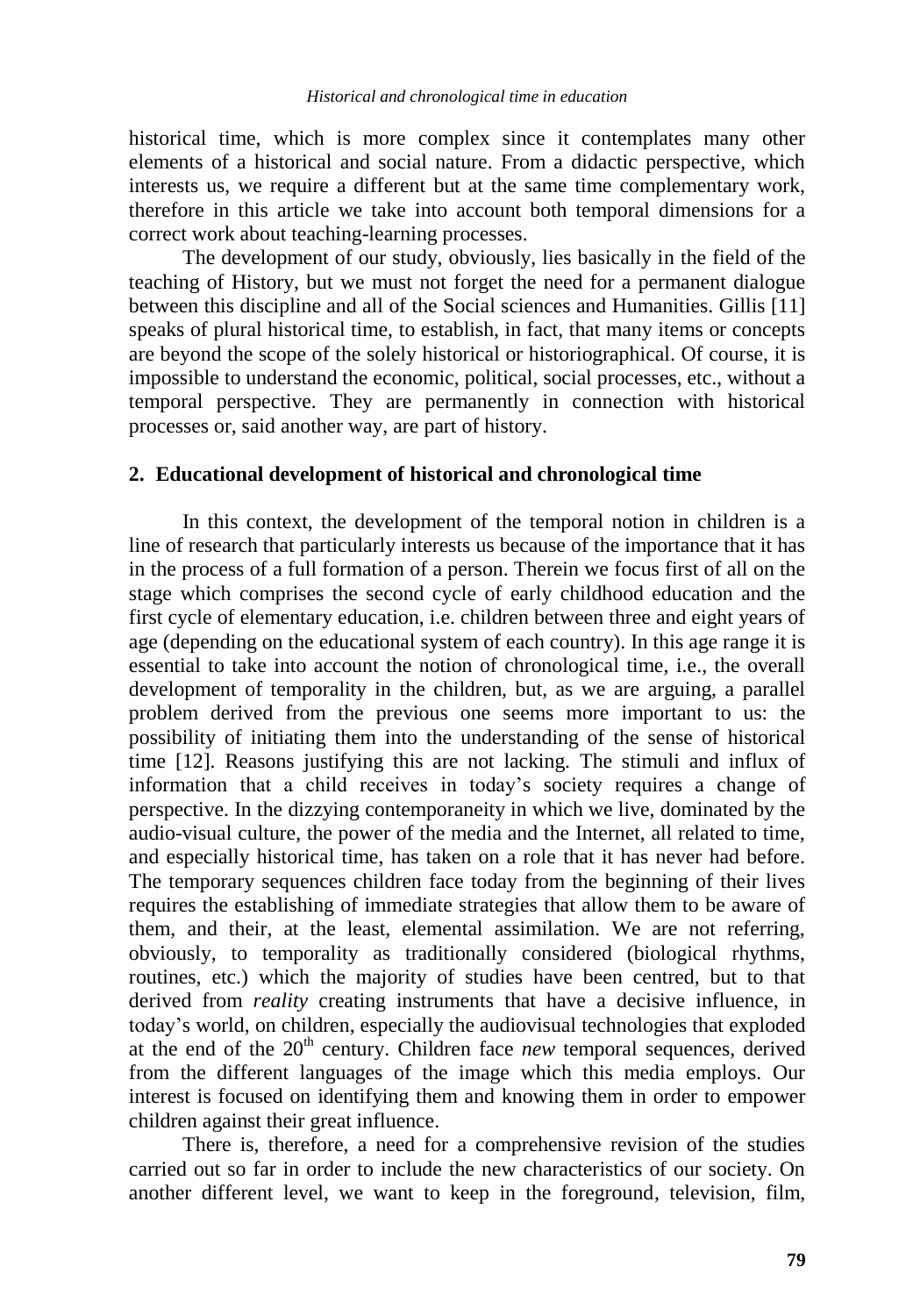video, computers, etc., creators of a parallel *reality* (in many cases the *virtual* world is used to distinguish it from the *real* world) which produces information that belongs to the historical area. Never before have had children received such a barrage of images which do not correspond to their *own* world, their environment, (family, home, school, neighbourhood, etc.). Fundamentally, films (real images or animation), computer software and video games (which go further than traditional comic books, stickers, etc.) offer elements that do not belong to the reality in which they live day by day. Musketeers, Samurais, Templar knights, Spartans, etc., are things which children know through these means, but which, however, are not part of *today's* world. Of course, in order to avoid moving away from our objectives, we will not focus directly on the very important question that the influential power of audiovisual media can have on children ability to distinguish between reality and fiction, which of course needs specific and much more complex research. Nor, in a general way, of the relevance that training in technology and media has nowadays, even from a very early age. This area we have elaborated widely and it continues to be of great interest for us nowadays, and concerns: to enabling children to establish that those elements (of course fictitious and created by this media) are *representations* of the past, from other times [13].

#### **3. Teaching time in the context of media pedagogy**

These circumstances, and the predominance of the image in all the communicative processes of the  $21<sup>st</sup>$  century, with all that this implies, is why we suggest that there is a need, due to the special circumstances of today's world, to educate children so that they have a better understanding and are able to critically analyse the visual information they receive. Images, moreover, generated by technological and digital media, greatly facilitates manipulation. It is true that the  $20<sup>th</sup>$  century has also been dominated by the iconic, but the true explosion occurred with the digital revolution. It is impossible to compare, for example, the influence that television had in the  $20<sup>th</sup>$  century with the presence that it has today in society thanks to the digital paradigm, developed in hundreds of general or thematic channels diversified in multiple media. As we argued in another moment [14] we are in a process of techno-mediatic convergence in which all media is image: television, computers and mobile phones (with the concept of smart phones), Internet and social networks, e-readers, tablets, etc. The important thing is not the medium, because this can include multiple media. It is the message, and an essentially iconic message. The children and youth of today live in the era of the image, an image that can offer a representation, a (virtual) *reality* of everything you can wish for.

Among other many items to consider we want to delve here into the virtual representations that these generate, frequently featuring scenes from other historical periods. Precisely for this reason it is necessary to go one step further than the traditional objectives in the early educational stages to begin to develop in the child not only a temporality in a chronological sense, that nowadays is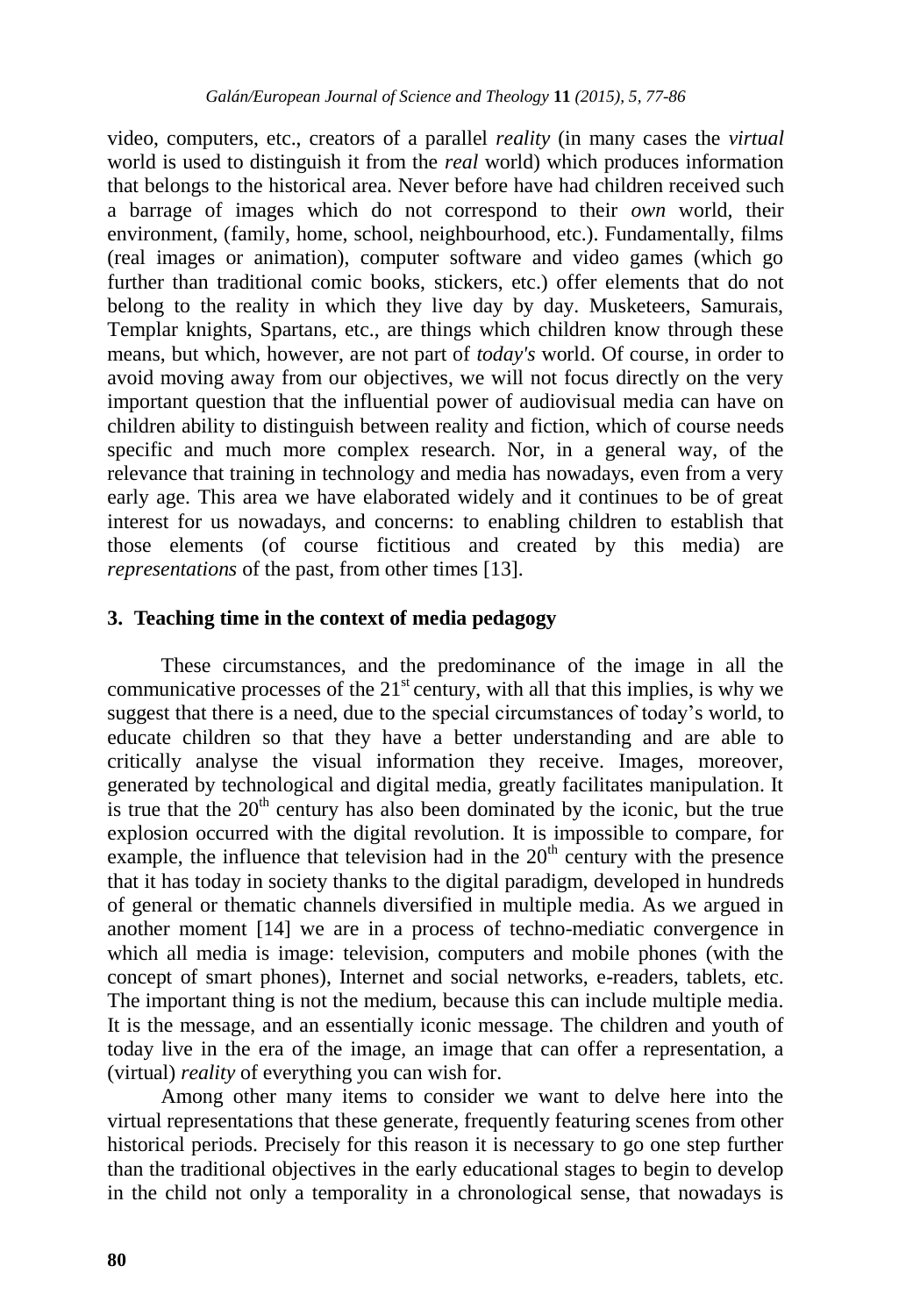pursued, but also to initiate them (of course with great care and attention, and in a very general way) in the notion of historical time. This is due to the fact that "the sense of time is one of the fundamental parameters of the human personality" [15], and should be addressed as soon as possible. We would thus get a double benefit: an effective development of the sense of time, with the great importance that this would have for the attainment of educational objectives in subsequent stages, on the one hand, and it would contribute, on the other hand, to their critical skills when faced with the influx of iconic messages they receive daily. The ideal moment for this (before that moment it is not feasible or viable) is in the last part of the second cycle of early childhood education, i.e. from age five, and it should be developed during the remainder of elementary school education and even in high school [12]. The main psychological studies conducted in this area confirm it, as we will see.

#### **4. The overcoming of classic postulates**

The development of the sense of historical time is, above all, a psychopedagogical problem. One of the areas to explore in this field, and which is based, in particular in Cognitive psychology, is the study of the development of abilities in children. Among them we can include the sense of time, temporality, which affects, especially, the diverse curriculums of early childhood and elementary education, common to all educational systems in the international ambit, as happens, of course, throughout Europe, United States and the whole of Latin America.

However, the problem is most definitely not new. Piaget, possibly the most famous developmental psychologist in history, and advised by Einstein, studied profoundly the notion of time in children [16]. The essence of time dominates the greatest scientific achievement of Einstein: the theory of general relativity. This theory is essentially a reformulation of the theory of gravitation of Newton. For Einstein [17, 18], gravitational fields have as their main characteristic the curvature of space-time (as we already indicated above, they constitute the same dimension in the Universe). There is an expansion of time in the theory of restricted relativity (which deals with the problems associated with the speed of light as a constant, time is relative), the temporal interval between two events is lower in an inertial system in which the same thing happens in one spot while in another system that is in rectilinear and uniform motion in relation to the former. It should not surprise us, therefore, that Einstein raised the problem of the sense of time in human beings, and especially children, to Piaget, since one of his objectives was to unravel, in Physics, the nature of time.

The conclusions reached by the child psychologist determined that only children from seven or eight years of age are able to understand, from a temporal perspective, a narration. This is because at earlier ages they cannot coordinate properly the movement of different speeds (object for *physical* time and subject for *psychological* time), understanding as movement the succession of events, and thus differentiating it from spatial displacement, whose notion develops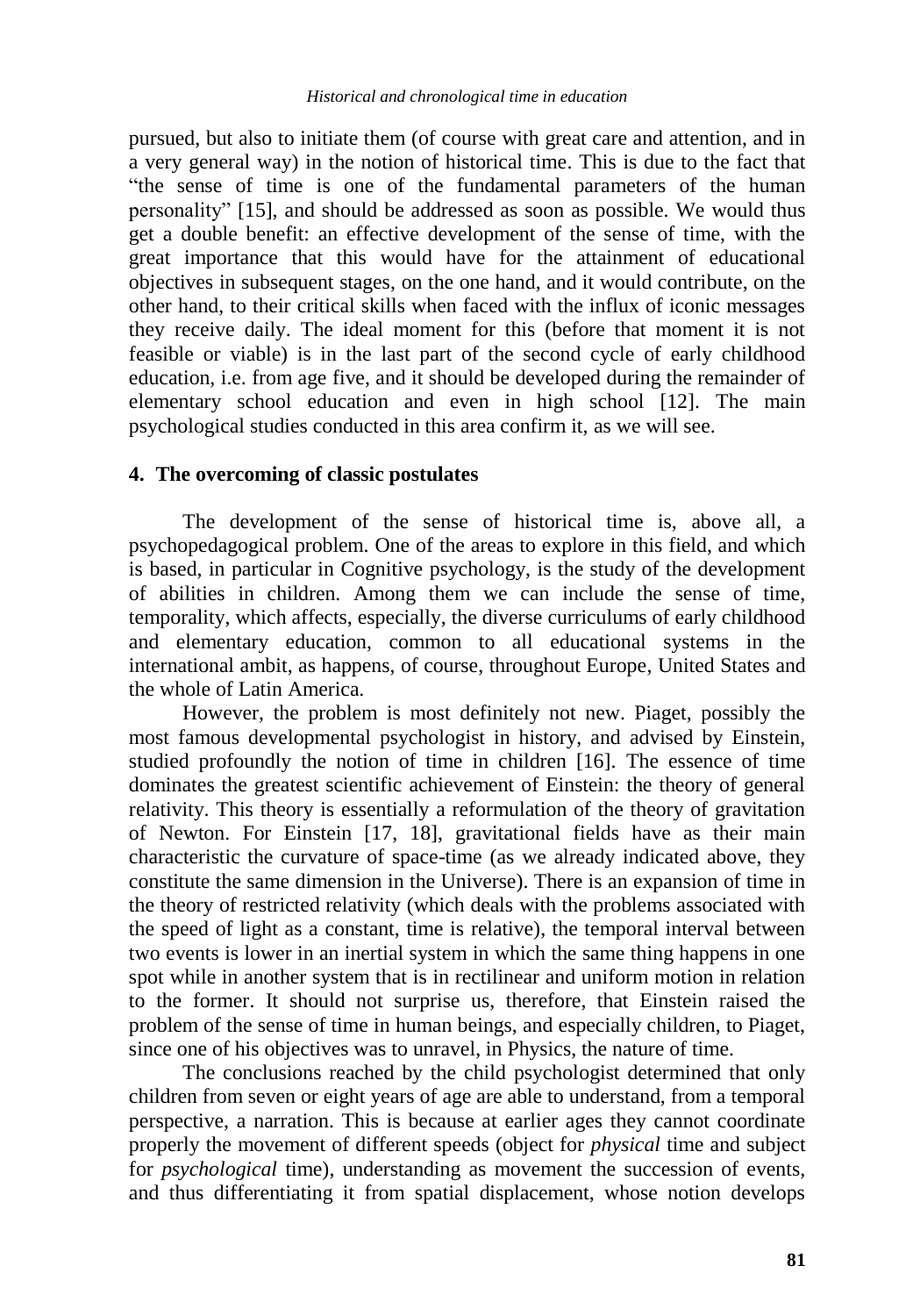earlier in children. From seven years old children can *reconstruct* accounts/stories in their correct order, due to their ability to remake temporary constructions: both in psychological as well as in physical time they will be able to effect an operative reconstruction, when, until the age of seven it would only have been an intuitive reconstitution [16].

The contributions of Piaget were a very important advance in relation to what until then had been achieved. However not all the specialists were in agreement with these results. From this foundation, Calvani [19, 20], and based on previous research, such as Fraisse [21], Jahoda [22], Brown [23], Poster [24], Friedman [25], Richards [26], Stein & Glenn [27] and Blyth [28], among others, determined that Piagets theories could be revised. For example, he was able to establish that children of four and five years old are able to reproduce the order of a story (which Piaget denied), provided that this is clearly structured or uses non-linguistic means, such as images for its construction. For this author, likewise, children can establish causal relationships in very early stages, even in pre-operative stages. Other researchers have shown later similar results, such as Thornton & Vukelich [29], Vukelich & Thornton [30], Levstik [31], Harnett [32], Pluckrose [33], Barton & Levstik [34], Stow [35], Hodkinson [36], Gomez-Galan & Mateos [12], Downey & Levstik [37], Barton [38-40], Stow & Haydn [41], and Levstik & Barton [42].

Of course we are talking about, and in this sense we are in agreement with Calvani, a beginning of the development of the sense of historical time, but in no way a dominion of this notion (in all its aspects and in what it implies for the understanding of history) that can only be obtained, and on this we agree with Carretero & Limon [43] and Bueno [44], at adolescence. We are situated, clearly, at the beginning of the teaching of historical time.

Within, therefore, time as *meta-concept*, according to Asensio, Carretero & Pozo [45], Lee, Dickinson & Ashby [46], Denos & Case [47], Seixas & Morton [48], and from a Calvani's perspective, we consider that the development of the notion of time, both chronological and historical is necessary – children build it in parallel, with the first as the cognitive basis of the second [49-51] – as early as early childhood education. If five year old children can form temporal sequences, like eight year old children, when for example , they use images as a means of construction (precisely the main vehicle of transmitting information in today's technological society) it will be relevant (and even essential and determinant for later training) to use it for early development of the temporal sense. What is more, even though at this stage to carry out an intuitive reconstitution (which Calvani would esteem in many cases as operational), to acquire a basic notion of temporality in its historical aspect would be required as an essential element of a first approximation to the nature of the messages of the audiovisual media (which offer, occasionally, unique experiences). Children should know and discover that images and/or scenes that show the past (whether real things - like documentaries - or fictional representations of the same - like movies, software, stories, comics, drama, etc.) do not reflect today's world, they are not the *now*. And it can and should be used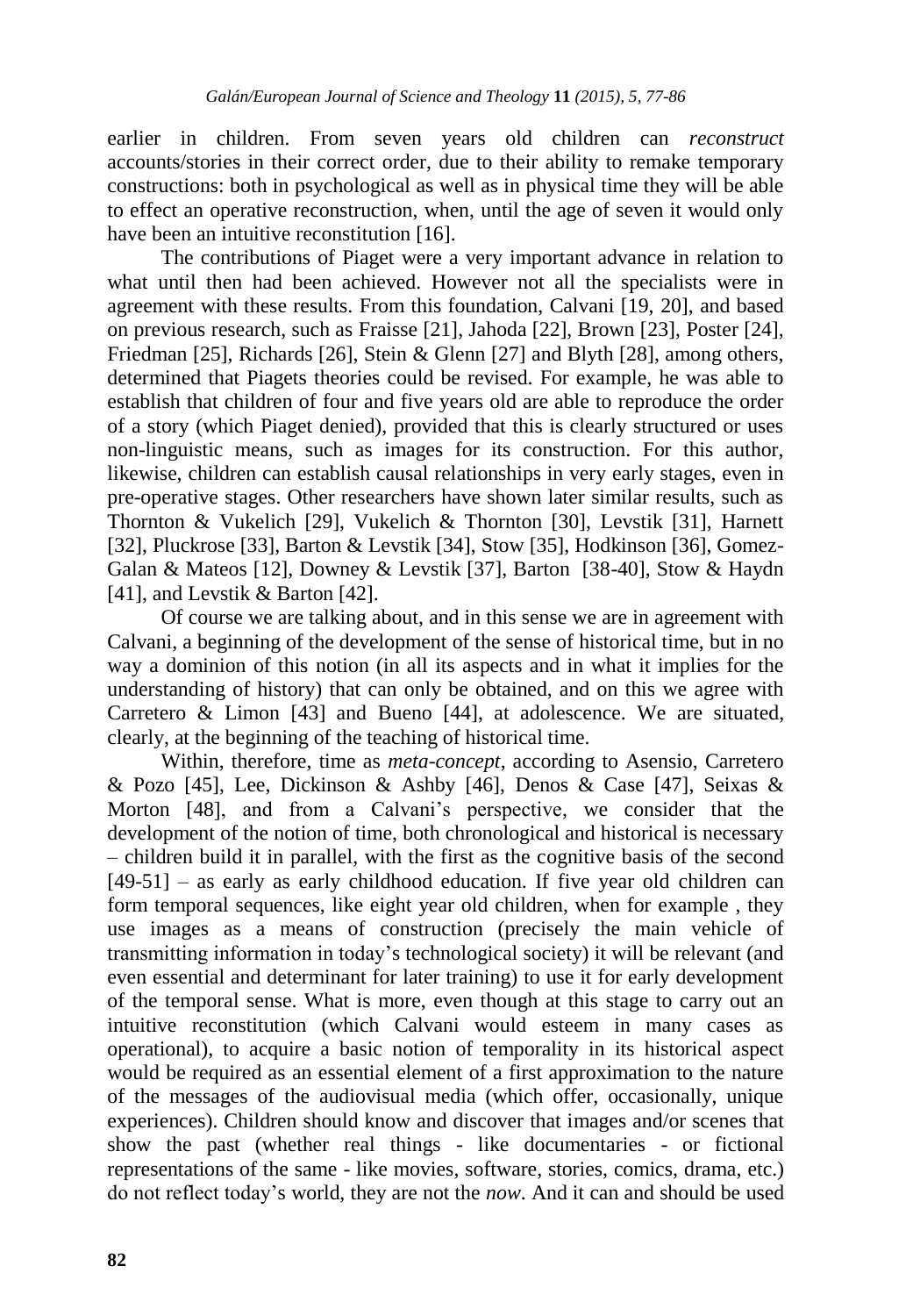to establish the foundation, of a subsequent process of categorization and codifying of historical time, in elementary education.

Of course for this whole process a correct training of teaching staff would be appropriate, which is essential in any process of educational development about historical time, such as have shown Sole [52], Santisteban [53], Burny, Valcke & Desoete [54], Kitson [55], Lorenc et al [56], Harris et al [57] and De Groot-Reuvekamp et al [58]. We must bear in mind that we are confronted with a problem that is very complex from an educational point of view, but which must be faced due to the benefits inherent to it.

#### **5. Discussion and conclusions**

The presence of ICT in modern society is transforming the processes of learning as much in the formal education field as it is in the non-formal and informal [59]. It is necessary, therefore, to revise many of the educative theories that were prevalent during the  $20<sup>th</sup>$  century and that were applied with success at a time when social characteristics were considerably different. Within the framework of this necessity of adaptation to the new parameters special importance must be afforded to the instruction of chronological and historical time which constitutes one of the pillars of education in the field of Social sciences and the Humanities [12]. The stimulus that children and teenagers receive today through multiple media sources, beyond those that are specifically scholastic, is introducing them to new processes of knowledge and learning and to a different concept of what *reality* is understood to be. An enormous variety of educative sources, especially in audio-visual and multi-media fields are introducing them to highly impressive experiences that were unknown only a few decades ago [60-63].

The case of the learning of historic time is paradigmatic in this sense. In this manner, the viewing of 3D films, video games, the next virtual and augmented reality, or from there, future technologies that are still unknown, will permit children and adolescents to engage in *virtual time travel*, moving back to historic epochs which will present a level of realism and quality almost indistinguishable from that of authentic *reality* itself and the *present* that the child is actually living [64, 65].

This will have important advantages but also present problems that will need to be addressed. Today it is completely necessary that digital technologies are, themselves, an object of study, in such a way that students of different educational levels can be trained to use them and their products correctly and critically. Only by a critical and analytical usage of the new multi-media, will it be possible to develop an integral education in answer to the new society [61].

Historical and chronological time concepts should be taught in this context. As has already been seen there are many authors [12, 20. 25, 28, 33], among those we have met, who defend the revision of Piaget's thesis [16]. In our case we don't believe that this has come about due to a modification of the educative theories related to evolving childhood psychology, but rather that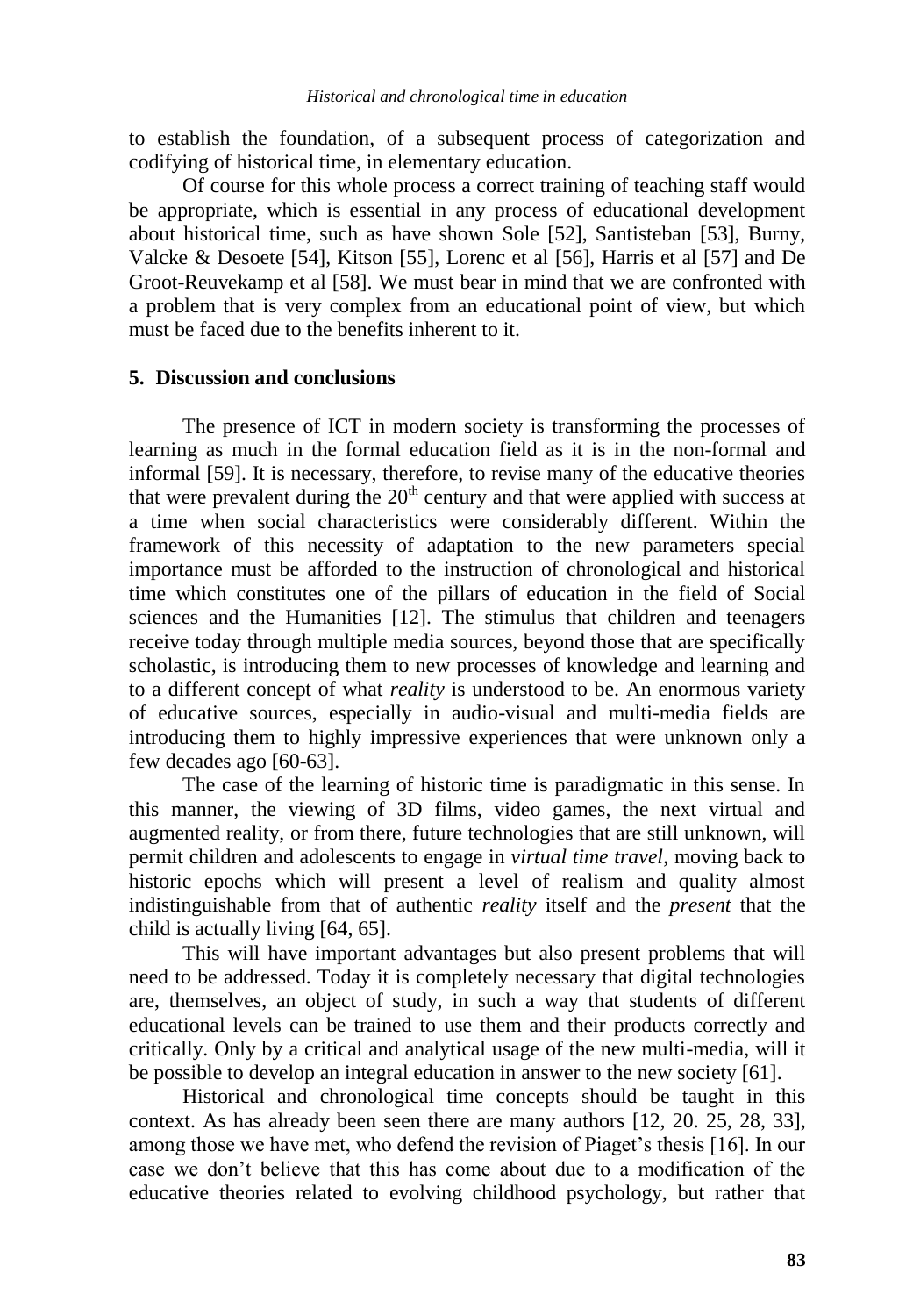social changes and the emergence of the new media and technologies have led inevitably in that direction. It is clear from all developed research during the  $20<sup>th</sup>$ and  $21<sup>st</sup>$  centuries, that the concept of time is complex and very difficult to teach to children [54, 55], but likewise it has been demonstrated that even at the early ages an understanding of temporal order of history's events exists and that through the capacity of thought it is possible to explain the continuity and the change in time [12, 20, 32, 38, 66]. There exists, therefore, consensus in the scientific community that an approach should be initiated in this field as soon as possible, although important differences exist regarding its execution and implementation [56].

The digital paradigm, nevertheless, can help us with this. We are working in a field in which very few studies exist about the subject, whereas research undertaken in the didactic context, and with different results, leads us to defend the necessity of combining the traditional media with the virtual. As well, it is very important to make an impact in the collaborative and multi-modal dimension [13, 66, 67], where some specific tools, such as *timelines*, have shown themselves to be efficient [12]. We consider this to be the best way of confronting the problematic. It is open, and therefore a line of fundamental research in which collaboration and diversity of studies is demanded, one that goes beyond those undertaken in elementary and secondary education. It is important to go deeper into the field of childhood education, an area in which there is much to explore.

#### **References**

- [1] D.F. Strauss, S. Afr. J. Philos., **29(2)** (2010) 167-177.
- [2] S. Hawking, *A Brief History of Time: From the Big Bang to Black Holes*, Bantam, New York, 1988.
- [3] R. Penrose, *The Emperor's New Mind: Concerning Computers, Minds, and the Laws of Physics*, Oxford University Press, Oxford, 1999.
- [4] S.M. Carroll, Nature, **440** (2006) 1132-1136.
- [5] S. Hawking and R. Penrose, *The Nature of Space and Time*. Princeton University Press, Princeton, 2010.
- [6] I. Prigogine, *From Being to Becoming: Time and Complexity in the Physical Sciences*, WH Freeman, San Francisco, 1980.
- [7] I. Prigogine, *Order out of Chaos: Man's New Dialogue with Nature*, Bantam Books, Toronto, 1984.
- [8] G. Nicolis and I. Prigogine, *Exploring Complexity: An Introduction*, W.H. Freeman, New York, 1989.
- [9] M. Eliade, *Myth and Reality*, Allen & Unwin, New York, 1964.
- [10] M. Eliade, *The Myth of the Eternal Return*, Pantheon, New York, 1965.
- [11] A. Gilly, Andamios, **7** (2010) 217-232.
- [12] J. Gomez-Galan and S. Mateos, *Pautas para el Inicio del Desarrollo del Sentido del Tiempo Histórico en el Niño de Segundo Ciclo de Educación Infantil*, in *La Educación Infantil y la Formación del Profesorado hacia el Siglo XXI*, M.D. García Fernández & V. Marín Díaz (eds.), Universidad de Córdoba, Córdoba, 2004, 477-485.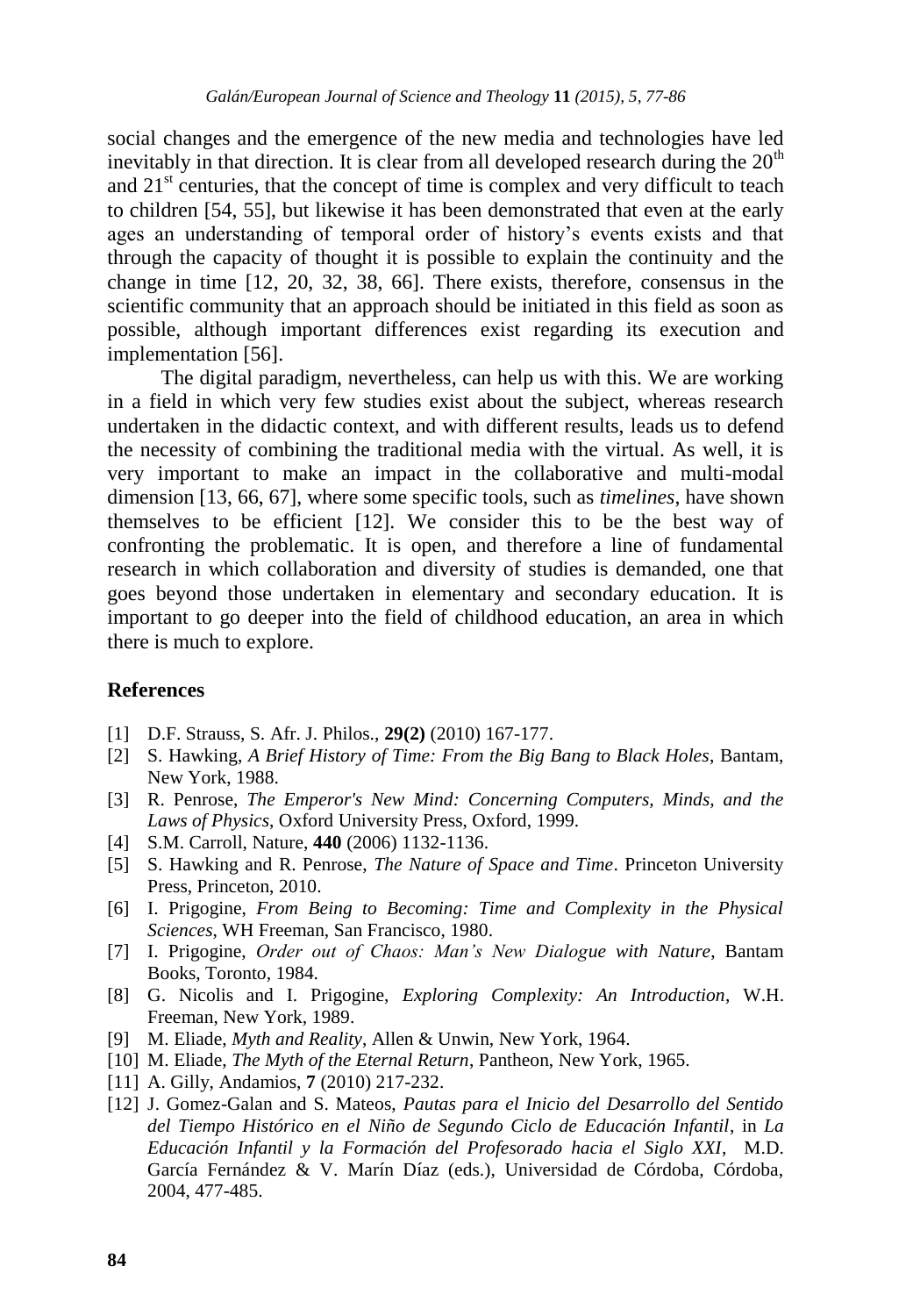- [13] J. Gomez-Galan, Elvas/Caia. Revista Internacional de Cultura e Ciencia, **7(1)** (2009) 245-271.
- [14] J. Gomez-Galan, *Educar en Nuevas Tecnologías y Medios de Comunicación*, FEP, Seville, 2003, 227.
- [15] M.J. Sobejano, Revista a Distancia, **2** (1993) 25-29.
- [16] J. Piaget, *Le Développement de la Notion de Temps chez l'Enfant*, Presses Universitaires de France, Paris, 1946.
- [17] A. Einstein, Science, **51** (1920) 8-10.
- [18] A. Einstein, Nature, **106** (1921) 782-784.
- [19] A. Calvani, *L'Insegnamento della Storia nella Scuola Elementare*, La Nuova Italia, Firenze, 1987.
- [20] A. Calvani, *Il Bambino, il Tempo, la Storia*, La Nuova Italia, Firenze, 1988.
- [21] P. Fraisse, *Psychologie du Temps*, P.U.F., Paris, 1957.
- [22] G. Jahoda, *Educational Review*, **15(2)** (1963) 87-107.
- [23] A.L. Brown, Child Dev., **46** (1975) 156-166.
- [24] J.B. Poster, History Teacher, **6(4)** (1973) 587-598
- [25] W.J. Friedman, Adv. Child Dev. Behav., **12** (1978) 267-298.
- [26] D.D. Richards, *Children's Time Concepts: Going the Distance*, in *The Developmental Psichology of Time,* W.J. Friedman (ed.), Academic Press, New York, 1982, 13-45
- [27] N.L. Stein and C.G. Glenn, *Children's Concept of Time: The Development of a Story Schema*, in *The Developmental Psichology of Time,* W.J. Friedman (ed.), Academic Press, New York, 1982, 255-282.
- [28] J. Blyth, *Place and Time with Children Five to Nine*. Croom Helm, London, 1984.
- [29] S.J. Thornton and R. Vukelich, Theor. Res. Soc. Educ., **16(1)** (1988) 69-82.
- [30] R. Vukelich and S.J. Thornton, Childhood Educ., **67(1)** (1990) 22-25.
- [31] L.S. Levstik, *Teaching History: A Definitional and Developmental Dilemma*, in *Elementary School Social Studies: Research as a Guide to Practice*, V.A. Atwood (ed.), National Council for the Social Studies, Washington D.C., 1991, 68-84
- [32] P. Harnett, Cambridge Journal of Education, **23** (1993) 137-154.
- [33] H. Pluckrose, *Children Learning History*, Simon & Schuster, Hertz, 1993.
- [34] K.C. Barton and L.S. Levstik, Am. Educ. Res. J.*,* **33** (1996) 419-454.
- [35] W. Stow, *An Investigation into Aspects of Children's Understanding of Historical Time*, M.A. thesis, Christ Church University, Canterbury, 1998.
- [36] A. Hodkinson, *Children's Developing Conceptions of Historical Time: Analysing Approaches to Teaching, Learning and Research*, Ph.D. thesis, University of Lancaster, Lancaster, 2003.
- [37] M.T. Downey and L.S. Levstik, *Teaching and Learning History*, in *Handbook of Research on Social Studies Teaching and Learning,* L.S. Levstik & C.A. Tyson (eds.), Routledge, New York, 2008, 400-410.
- [38] K.C. Barton, *Research on Students' Ideas About History*, in *Handbook of Research on Social Studies Teaching and Learning*, L.S. Levstik and C.A. Tyson, (eds.), Routledge, New York, 2008, 239-258
- [39] K.C. Barton, Primary History, **59** (2011) 16-18.
- [40] K.C. Barton, *History: From Learning Narratives to Thinking Historicall*, in *Contemporary Social Studies: An Essential Reader*, W.B. Russell (ed.), NC: Information Age Publishing, Charlotte, 2011, 119-138.
- [41] W. Stow and T. Haydn, *Issues in the Teaching of Chronology*, in *Issues in History*  Teaching. 2<sup>nd</sup> edn., J. Arthur & R. Phillips (eds.), Routledge, London, 2012, 83-97